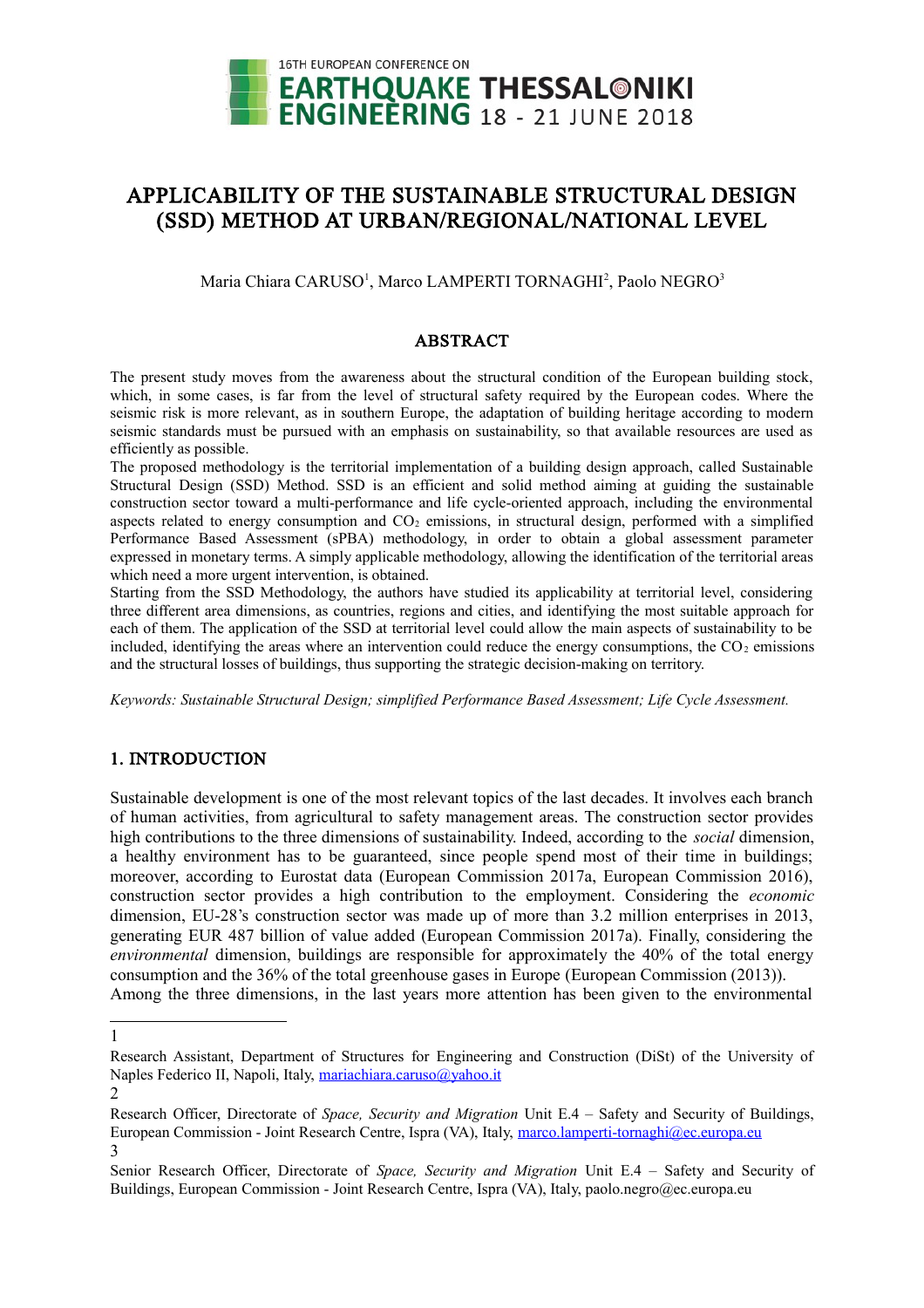issue. EU Commission has revealed that more than 50% of building energy consumption and at least 80% of carbon dioxide emissions can be reduced by taking suitable measures (European Commission (2013)). In order to achieve these results, several global agreements have been signed, from the Kyoto Protocol in 1997, till the Paris Agreement in 2015, which fixed the global commitment in the reduction of climate change, by, among the others, pursuing efforts to limit the temperature increase to 1.5°C above pre-industrial levels. In order to follow the ways indicated by the Agreements, several European Regulations have been published, such as the Directive of the Energy Performance of the Buildings (EU, 2010).

The growing interest in achieving the environmental efficiency of buildings has prevailed, somehow, on an important aspect of the buildings performance: the structural safety. In some cases (Figure 1), this attitude has caused the annulment of the energy benefits and the stultification of the investment plans.



Figure 1. Safety neglect in buildings with energy improvements - Emilia Region earthquake, 2012

The necessity of focusing the attention on structural performances of buildings is clear if statistics on construction age of European building stock are considered. According to Economidou et al. (2011), around 40% of European residential buildings have been built before 1960, when seismic codes had not been developed yet, or did not consider the effective seismic action.

For these reasons, it is clear that a combined approach for evaluating the performances of buildings is necessary for including both the energy and the safety characteristics of the buildings themselves, to create and maintain a sustainable building stock and to optimize the initial investments.

In order to combine the environmental and the safety performances of buildings, the Sustainable Structural Design (SSD) method has been developed by Romano et al (2014). The aim of the method is to equip the buildings with a single parameter, provided in economic terms, which includes energy consumption, equivalent  $CO<sub>2</sub>$  emissions and the structural costs.

This methodology has been developed for single buildings. Nevertheless, it is interesting to enlarge the applicability field from building to territorial level in order to give the stakeholders a procedure for the identification of the areas where an environmental and structural intervention is more urgent and would be more efficient.

Firstly, a brief overview of the SSD methodology at building level is provided; then the applicability of the method at urban/regional/national level is reported.

# 2. SSD METHODOLOGY AT BUILDING LEVEL

The Sustainable Structural Design (SSD) is a methodology aiming at supporting the general design process of buildings. It was developed by Romano et al. (2014), improved by Tsimplokoukou et al. (2014) and applied to a case study by Loli et al (2016). The methodology, outlined in Figure 2, is based on three main pillars, each of them corresponding to a procedure evaluation step: the Energy Performance Assessment; the Life-Cycle Assessment and the Structural Performance Assessment. The fourth step represents the conversion of the three identified pillars in economic terms, to address the so-called "Global Assessment Parameter".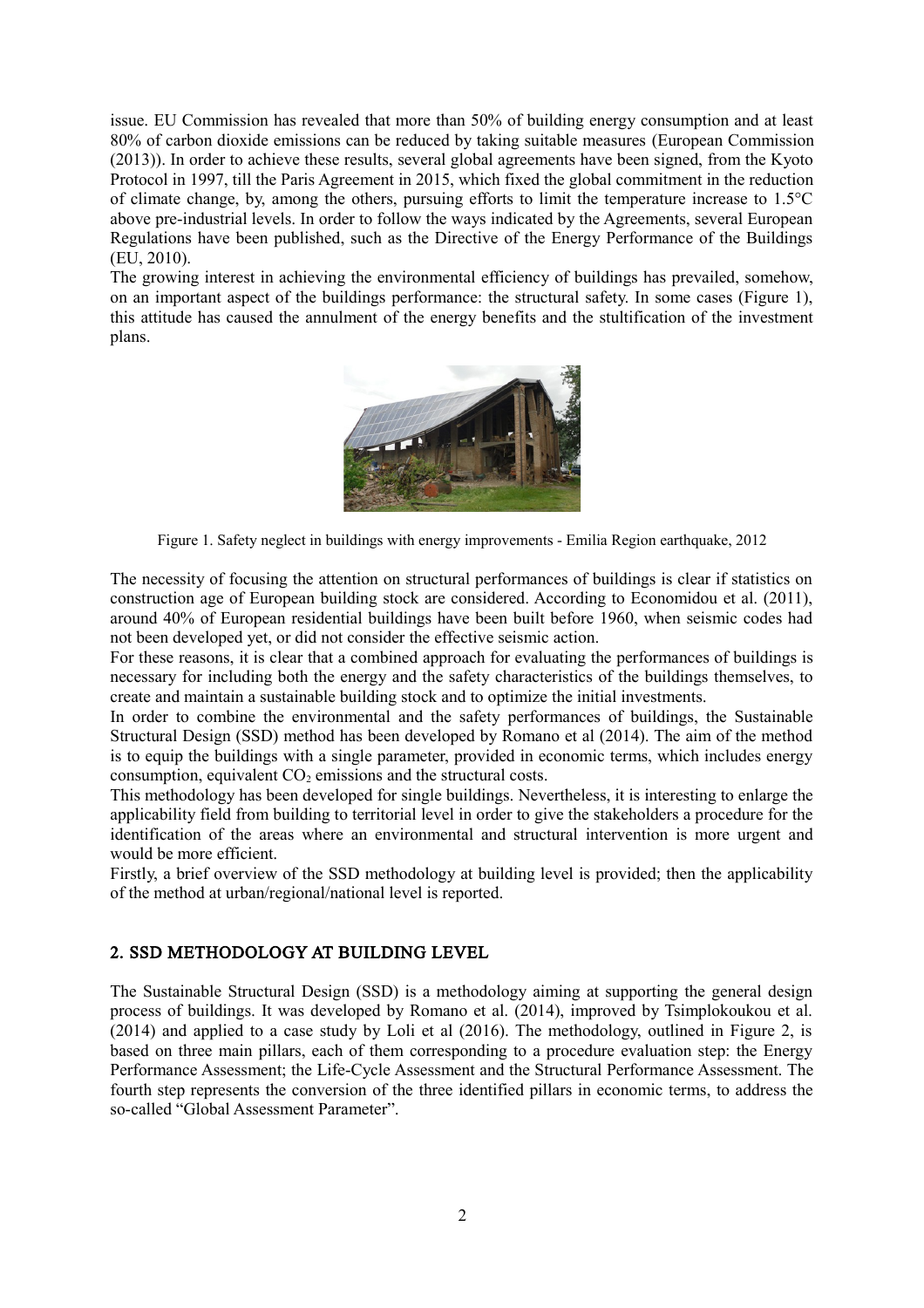

Figure 2. Framework of the Sustainable Structural Design (SSD) Methodology

#### *2.1 Step I: Energy Performance Assessment*

The energy performance assessment step is formally part of the Life-Cycle assessment step, but it is performed separately from the latter in order to easily address the operational costs of the buildings. Considering the building life-cycle, the total energy consumption can be evaluated as:

$$
E_{LC} = E_E + E_O + E_D \tag{1}
$$

where  $E_{LC}$  is the life-cycle energy incurred in all phases of the building life;  $E_F$  (embodied energy) is the energy required for extracting, manufacturing and transporting the building materials and the energy required for the construction of the building;  $E<sub>O</sub>$  is the operating energy, including the energy required for space heating, space cooling, water heating, illuminating, running appliances and other end-uses, which is expressed as the product of the annual operating energy and the life span of the building;  $E<sub>D</sub>$  is the demolition energy, which is the sum of the energy required for the demolition of the building, and the energy referred to the transportation of debris and other building materials to the landfill or recycling plants.

In this phase, only  $E<sub>O</sub>$  is evaluated because it is interesting to separate this value from the others since (a) European policies are moving towards the reduction of the energy consumptions, reaching the goal of the diffusion of nearly zero energy buildings; (b) the energy prices can include energy taxes related to the carbon content, so having this value separately means to avoid the double inclusion of  $CO<sub>2</sub>$ contribution.

#### *2.2 Step II: Life-Cycle Assessment*

Life-Cycle Assessment (LCA) is a methodology aiming at the evaluation of the environmental impacts of products and processes generated during their entire life cycle. LCA procedures are regulated by the International Organization for Standards (ISO) ISO 14040:2006. According to it, LCA is addressed by following four steps: the *Goal&Scope* definition, the *Inventory Analysis*; the *Impact Assessment* and the *Interpretation*. It is important to notice that in the Goal&Scope definition phase the system boundary of the LCA study has to be set. To this aim, the EN 15978:2011 provides life-cycle stages and system boundary for buildings.

#### *2.3 Step III: Structural Performance Assessment*

The third step of the SSD methodology regards the assessment of the structural performance of the buildings. After the earthquakes of Northridge (1994) and Kobe (1995), the knowledges in building sector have been re-examined, leading to the update of the national technical codes for addressing the structural design with a Performance-Based approach, which is mainly based on the identification of performance levels (limit states).

The first implementation of it has been made for the earthquake events, with the introduction of the Performance Based Earthquake Engineering (PBEE), consisting in the evaluation of the earthquake losses by means of a triple integral. A simplified approach to the PBEE has been proposed by Negro and Mola (2015), which consists in four phases. In phase 1, the limit states are defined (e.g., low damage, heavy damage, severe damage and loss of the building/collapse) and the expected costs related to each limit state are evaluated. The structural damage is evaluated in terms of the inter-storey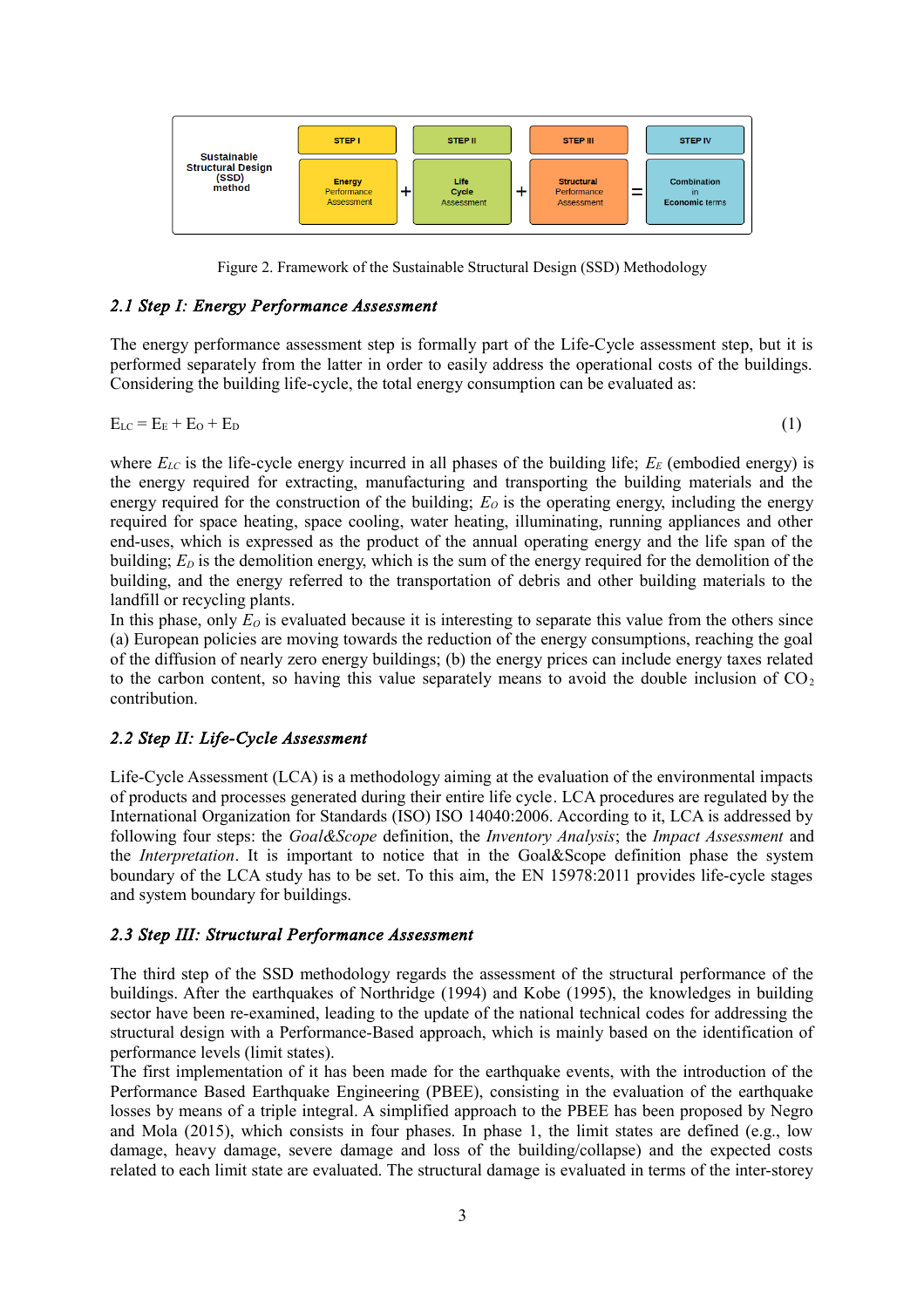drift (IDR). In phase 2, the evaluation of the peak ground accelerations (PGAs) causing the IDR values defined at the previous step is performed, through skeleton curves obtained from IDA or from pushover analysis. In phase 3, the PGAs provided by the previous step are converted in probability of exceedance, by using the return periods provided for each PGA by national codes and the following expression:

$$
R_n = 1 - (1 - 1/T_R)^n \tag{2}
$$

where  $R_n$  is the probability of exceedance in *n* years and  $T_R$  is the corresponding return period.

In phase 4, the economic losses are evaluated summing the product of the probability of exceedance and repair/replacement costs (including downtime costs and any relevant loss), at each limit state:

$$
L = \sum_{i=1}^{\infty} [C_i \cdot (R_i - R_{i-1})]
$$
\n
$$
(3)
$$

Finally, the total cost for structural performance assessment is evaluated with the following expression:

$$
C_{\text{TOT}} = I + L \tag{4}
$$

where *I* is the initial construction cost for the building.

#### *2.4 Step IV: Global Assessment Parameter of the SSD Methodology*

The first three steps of the SSD methodology lead to the estimation of different quantities, having different units of measure: kWh or  $m<sup>3</sup>$  of gas for the energy (step I), kgCO<sub>2,eq</sub> for the equivalent environmental impacts (step II) and  $\epsilon$  for structural costs (step III). The last step of the methodology aims at unifying the building performance outputs in order to provide a unique sustainability value in monetary unit, called "global assessment parameter",  $R_{SSD}$ . The conversion of the energy outputs in monetary unit, resulting in the  $R_E^{Energy}$  parameter, can be achieved by using the data provided by Eurostat (European Commission (2017b)) for each Member State and for households and industrial consumptions, as the product of the amount of energy consumption  $(Q^{Energy})$  and the energy price (*P Energy*). The conversion of the environmental impacts, evaluated as mass of equivalent carbon dioxide, in monetary unit can be addressed by means of the information given by the European Union Emission Trading System (EU ETS, 2017), that means that the resulting  $R_E^{CO2}$  parameter can be evaluated as the product of the amount of the equivalent  $CO_2$  ( $Q^{CO2}$ ) and the carbon dioxide price ( $P^{CO2}$ ), monthly estimated according to a procedure developed by EU ETS. Then, the global assessment parameter, *RSSD*, can be evaluated with the following expression:

 $R_{SSD} = R_{E}^{Energy} + R_{E}^{CO2} + C_{TOT}$  (5)

#### 3. SSD METHODOLOGY AT NATIONAL/REGIONAL/URBAN LEVEL

An important development of the SSD methodology is the application of it at territorial level. If the methodology was applied to small areas, like districts, cities or regions, or to big areas, like nations, it could represent a solid method for supporting the administrations in addressing the policy projects on the territory. Indeed, if the building stock is classified into groups of buildings having similar characteristics and the global assessment parameter is evaluated for each building group, the territory can be divided into areas having same  $R_{SSD}$  range, and, according to this classification, areas with highest values of  $R<sub>SD</sub>$  will result as the ones where a structural and energy intervention is more necessary.

In order to reach the described aims, the development of the SSD methodology at territorial level is briefly summarized in Figure 3. As shown in the figure, Step I represents the energy performance assessment step. The energy performance parameter can be obtained following two different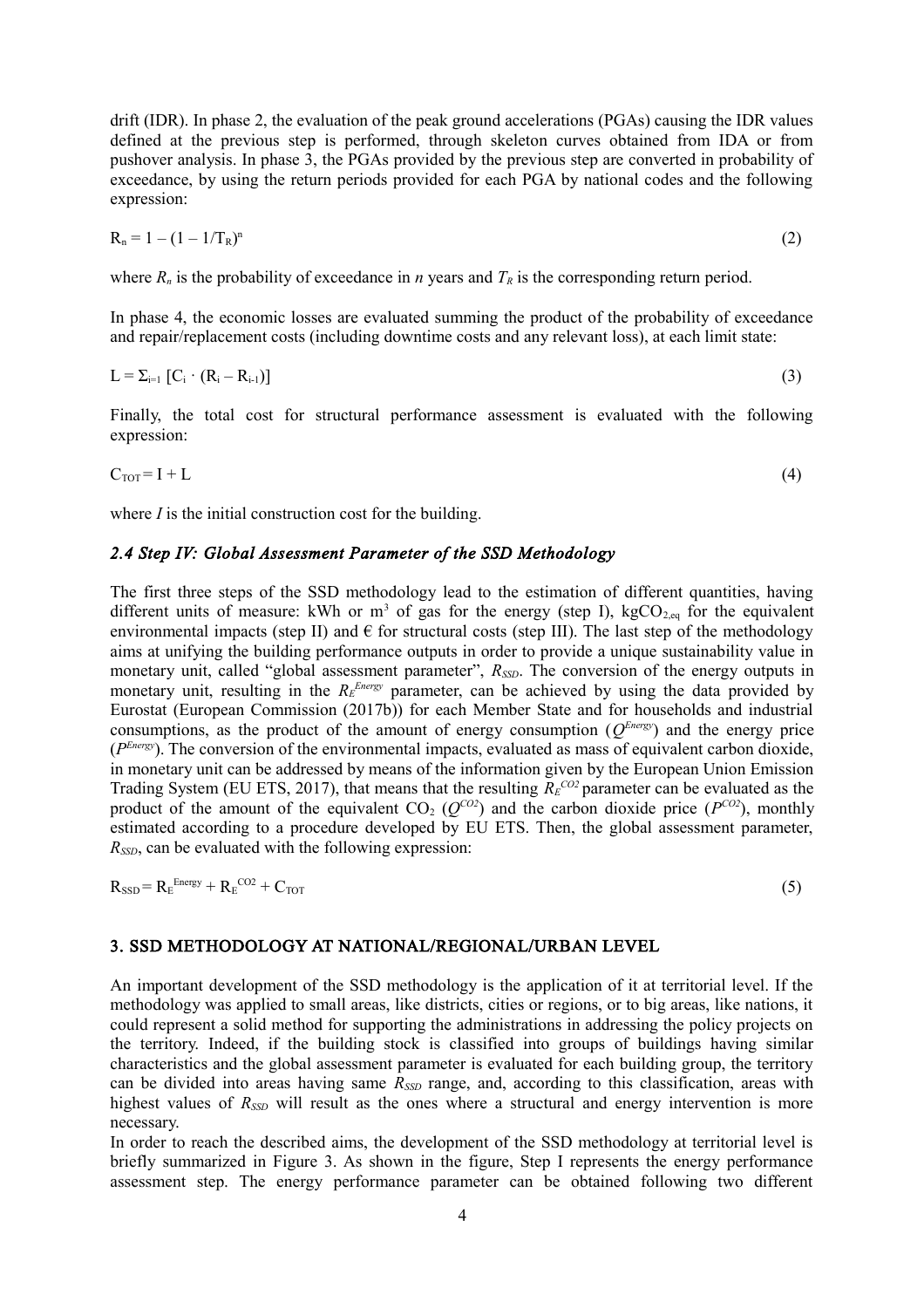procedures:

- Procedure A, for evaluations at national level
- Procedure B, for evaluation at regional and urban levels, which can be divided into two subprocedures: B1, where the energy consumption is provided by the European energy databases; B2, where the energy consumption is provided by the Energy Performance Certificates.

Step II represents the life-cycle assessment (LCA) step. The LCA performance parameter is evaluated by using the same procedure for national, regional and urban levels.

Step III represents the structural assessment step. The structural assessment parameter is evaluated by using the same procedure for national, regional and urban levels. The third step consists in an initial phase of building data gathering and stock classification, followed by the loss assessment and the initial costs evaluation.

The conversion of the single parameters in economic terms is performed at the end of each step, so that Step IV simply consists in the sum of them. Each step of the methodology is described in detail hereafter.



Figure 3: Framework of the development of the SSD methodology at national/regional/urban level

# *3.1 Step I - Energy performance*

# *3.1.1 Step I.A - Energy performance at national level*

In order to provide information on energy consumptions of buildings at national scale, the support of the well-known European databases is required. To select the most robust data, a comparison has been made among the following databases: Eurostat, IEA (International Energy Agency), BPIE (Buildings Performance Institute Europe), ODYSSEE, IVL (Swedish Environmental Research Institute). This comparison has been carried out by considering the energy consumption of household space heating, since, according to ODYSSEE, at the EU level, about two thirds of the consumption of buildings is for residential buildings and, according to IEA and Eurostat, heating covers more than the 50% of the total energy amount. A first comparison on household total energy consumption for all end-uses among the abovementioned databases is shown in Figure 4 for 2011, setting Eurostat as benchmark. According to this, the maximum difference between the databases is equal to 13%. After performing an error analysis, it turned out that IEA has the lowest error (1.36%); this is reasonable because IEA and Eurostat are based upon the same data source. On the other hand, BPIE provides the highest error (5.28%). Finally, ODYSSEE weighted error is equal to 2.67%.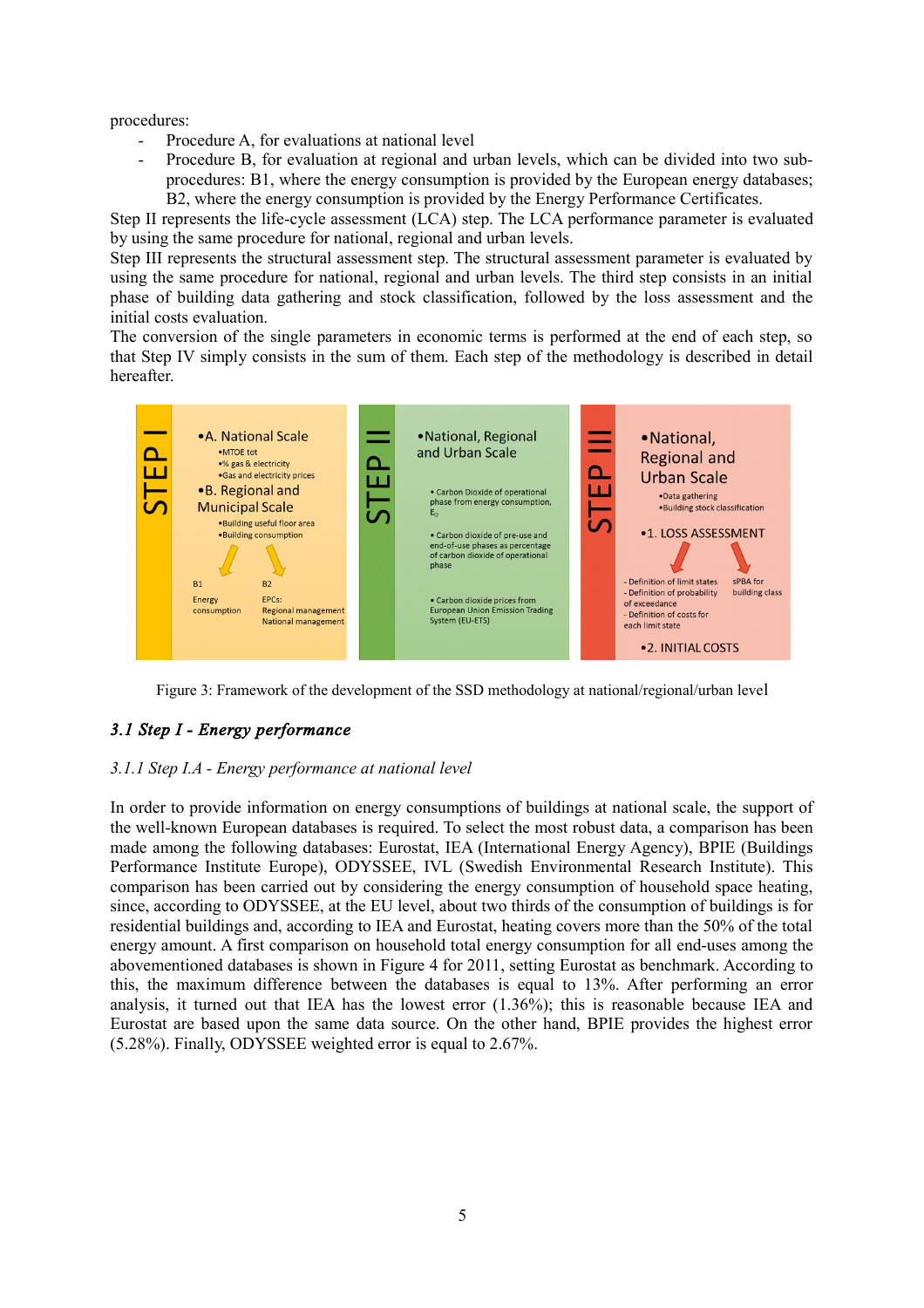

Figure 4: Comparisons among the analyzed databases (Benchmark: Eurostat)

Compared to other energy end-uses, space heating can better address the envelope performance of buildings, since heating is a consequence of construction and building design, more than of users' energetic needs and behaviour. For this reason, starting from Eurostat data sources (European Commission (2017c)) about the total energy consumption of households, classified for each end-use and available for some Member States, a conversion from total energy consumption for all end-uses to total energy consumption for space heating was carried out, by firstly dividing the Member States (MSs) into three geographical areas (North, Centre, South), and then identifying the referred space heating rate (0.65, 0.60, 0.30 respectively). With the help of the space heating rate, the space heating energy consumption has been evaluated for all the EU28+Norway countries, and compared for Eurostat, IEA, ODYSSEE and BPIE databases.

Once the building energy consumptions are evaluated, the consumptions have to be converted into costs. Eurostat provides only electricity and gas prices for each MS. For this reason, starting from these data, yearly national consumption costs for space heating can be evaluated as follows:

$$
R_E^{Energy} = \sum_{(i=1)}^{N} \sum_{(j=1)}^{M} (96 \cdot (kWh_{TOT,i}/year)_{MS} \cdot (\varepsilon/kWh)_{i})_{j}
$$
(6)

being *i* the *i*-th component of the energy (gas, electricity); *j* the *j*-th building occupancy class (as households, offices, schools,…); *N* the number of energy component considered; *M* the number of building occupancy class considered; *%i* the percentage of the *i*-th energy component on the total, for the considered MS;  $(kWh_{TOT}/(year))_{MS}$  the annual total energy consumption of the *i*-th energy component, referred to the considered MS;  $(\epsilon/kWh)$ <sup>*i*</sup> the price of the *i*-th component.

#### *3.1.2 Step I.B - Energy performance at regional/urban level*

The option B for the energy performance assessment regards the buildings at regional and urban levels. In option B1, the same data source of option A is used; in option B2, Energy Performance Certificates (EPCs) data source is used. For both the options, information about the buildings floor area is required. For this reason, a comparison about buildings floor area data provided by different databases has been performed. Among the considered databases, data on buildings floor area are provided by BPIE and IVL; moreover, they can be derived from ODYSSEE data regarding energy consumption per square meters (ODYSSEE 1) and average usable floor area per dwelling (ODYSSEE 2). Considering BPIE as benchmark, Figure 5 reveals that usable floor area data do not match well for all the Member States.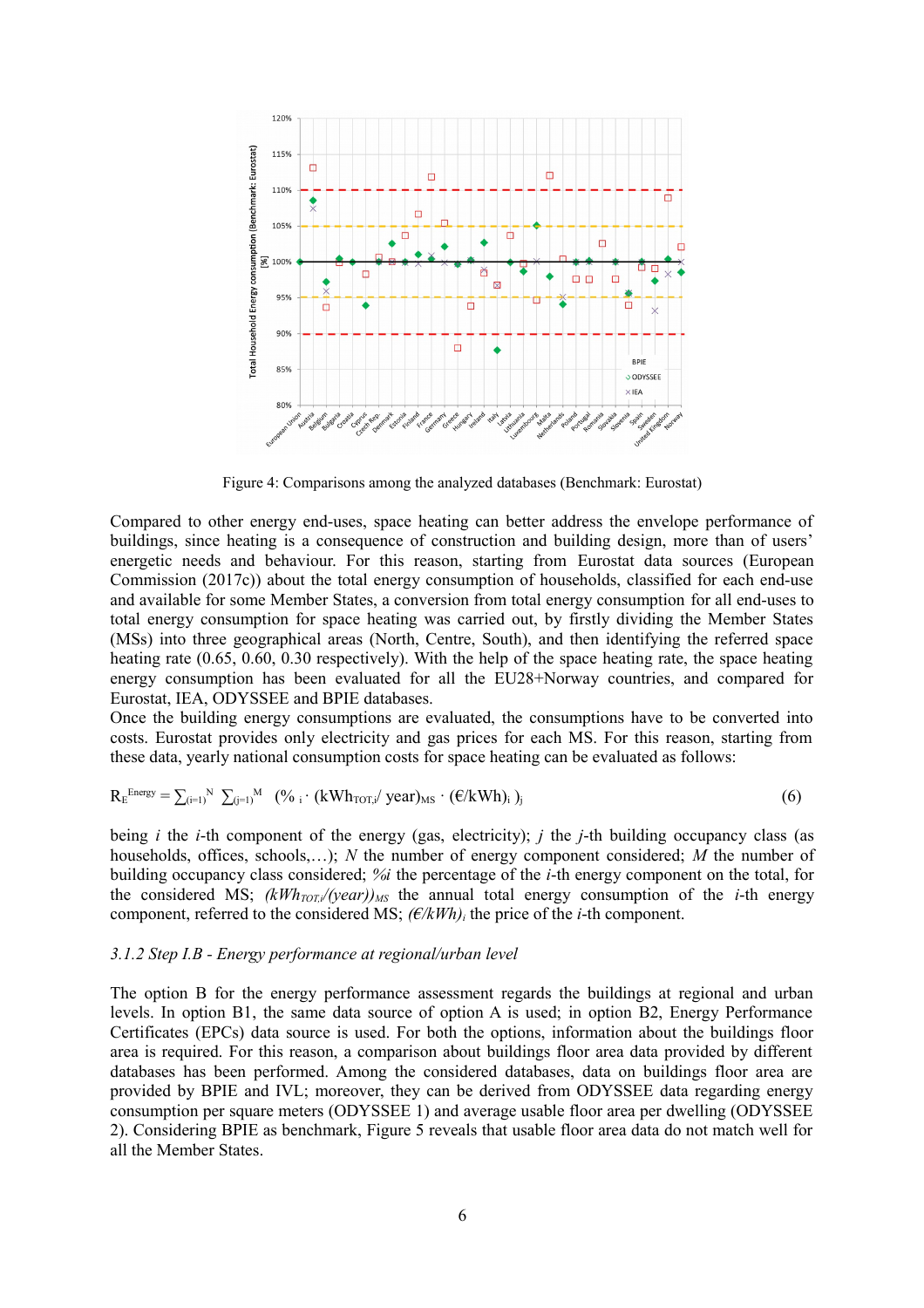

Figure 5: Usable floor area comparison (Benchmark: BPIE)

Data on usable floor area have been used for realizing a comparison among the energy consumptions/ $m^2$ . BPIE and ODYSSEE databases provide values in  $kWh/m^2$ , while for Eurostat and IEA databases, these values have been evaluated by using BPIE and ODYSSEE 2 usable floor area data. Results, shown in Figure 6, underline that more precise data on space heating energy consumptions per square meter for European Member States are highly necessary.



Figure 6: Comparisons among energy consumption/m<sup>2</sup> referred to ES\_BPIE, ES\_ODYSSEE, IEA\_BPIE, IEA\_ODYSSEE, ODYSSEE and BPIE

In option B2, energy data are provided by the energy performance certificates (EPCs), normed by the Directive 2010/31/EU, adopted by all the MS. Nevertheless, the commitment in managing the EPCs is given to the Regional or National Institutes, according to what decided in each MS. The methodology for addressing the energy costs according to option B2 is explained considering the case study of Italy, which adopted a Regional management. Some of the Italian regions, e.g. Lombardia, Valle D'Aosta and Sicilia, provide quantitative information regarding the so-called "global non-renewable energy performance index,  $EP_{gl,men}$ ", expressed in kWh/(m<sup>2</sup> year). Moreover, Lombardia region provides also the total usable area of residential and non-residential buildings, which is an essential data to address the energy performance assessment.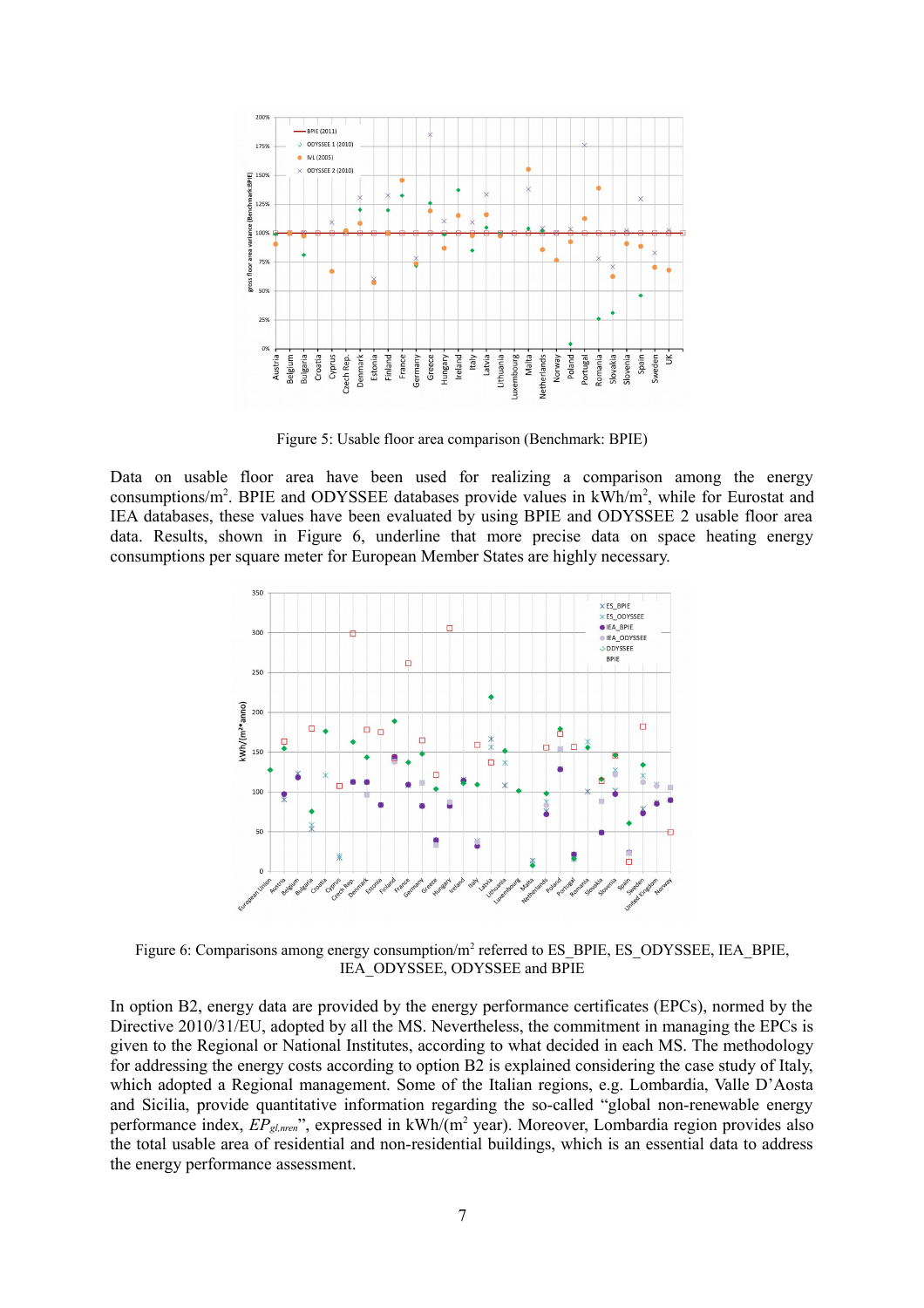Summarizing, yearly energy performance at regional/urban level can be obtained with the Equation 7 according to approach B1 and Equation 8 according to approach B2:

$$
R_E^{Energy} = \sum_{(i=1)}^{N} \sum_{(j=1)}^{M} (96 \cdot i \cdot (kWh_{TOT,i}/(m^2 \cdot year))_{MS} \cdot m^2_{(region/city)} \cdot (\varepsilon/kWh)_i)_j
$$
(7)

$$
R_E^{\text{Energy}} = \sum_{(i=1)}^{N} \sum_{(j=1)}^{M} (\%_i \cdot EP_{gl} \cdot m^2_{(region/city)} \cdot (\varepsilon/kWh)_i)_j
$$
(8)

where *i, j, N, M, %i* and  $(E/kWh)$ *i* assume the same significance of Equation 6. Moreover,  $(kWh_{TOT,i}/kWh_{TOT,i})$ *(m<sup>2</sup> ∙year))MS* is the annual total energy consumption per square meter of the *i*-th energy component, referred to the considered MS;  $EP_{gl}$  is the annual total energy consumption/m<sup>2</sup> of the *i*-th energy component, referred to the considered region/city;  $m^2_{(region/city)}$  is the usable area of building groups in the considered region or city.

#### *3.2 Step II - Life-Cycle Assessment*

The second step of the SSD methodology aims at evaluating the total carbon dioxide emissions of the buildings at territorial level. In order to realize a correct life-cycle analysis of buildings, computation on materials, processes and transportation would be required. For the purposes of this paper, a simplified approach to the evaluation of the  $CO<sub>2</sub>$  emission is used, in which the emissions from the operational phase  $(CO_2^O)$  are obtaining by running in the LCA tools the amount of energy consumed during the building lifespan and the contributions of the pre-use  $(CO_2^E)$  and end-of-life  $(CO_2^D)$  phases are evaluated as percentage of the use phase, being the latter the most  $CO<sub>2</sub>$  consuming phase (Sharma et al. (2011))

$$
CO2LC=CO2E+CO20+CO2D
$$
\n(9)

$$
E_0 \to CO_2^0 \tag{10}
$$

$$
CO_2^E = \mathbf{a} \cdot CO_2^O \tag{11}
$$

$$
CO_2^{\ D} = b \cdot CO_2^{\ O} \tag{12}
$$

where the coefficients  $a$  and  $b$  are set equal to 0.15 and 0.03, respectively, starting from the results provided by Scheuer et al. (2003), Adalberth et al. (2001) and Loli et al. (2016).

The conversion of the equivalent  $CO<sub>2</sub>$  emissions into costs is made with the help of the carbon dioxide price (hereafter called  $P^{CO2}$ ) provided by the EU ETS system, which derives from international policies aiming at charging those who emit carbon dioxide. In November 2017,  $P^{CO2}$  was equal to 7,62  $\epsilon$ /tCO<sub>2</sub>. Once the equivalent amount of carbon dioxide generated by all the life cycle phases of the buildings  $Q_{(CO2)}$  is obtained, the cost of the environmental impact of global change,  $R_{E(CO2)}$ , can be evaluated as:

$$
R_E^{CO2} = Q^{CO2} \cdot P^{CO2} \tag{13}
$$

#### *3.3 Step III - Safety performance*

Safety performance of buildings can be assessed by evaluating the expected losses generated by events that can occur during the building's lifespan. The evaluation of the building safety performance at territorial scale implies the economic loss estimation of a large number of buildings, which, according to the area size and location, can show different features regarding the building characteristics themselves and the hazards they are exposed to. The present paper focuses on the earthquake loss assessment since the methodologies regarding the seismic performances of buildings are the most solid and studied so far. Starting from the 1970s, earthquake loss estimation methodologies at territorial level have become more rigorous and several earthquake loss assessment software became available. On the wave of the development of methodologies for earthquake loss assessment, the sPBA methodology represents a simplified method that can be applied at territorial level as described soon after. Before developing the steps for the estimation of earthquake losses, two initial phases have to be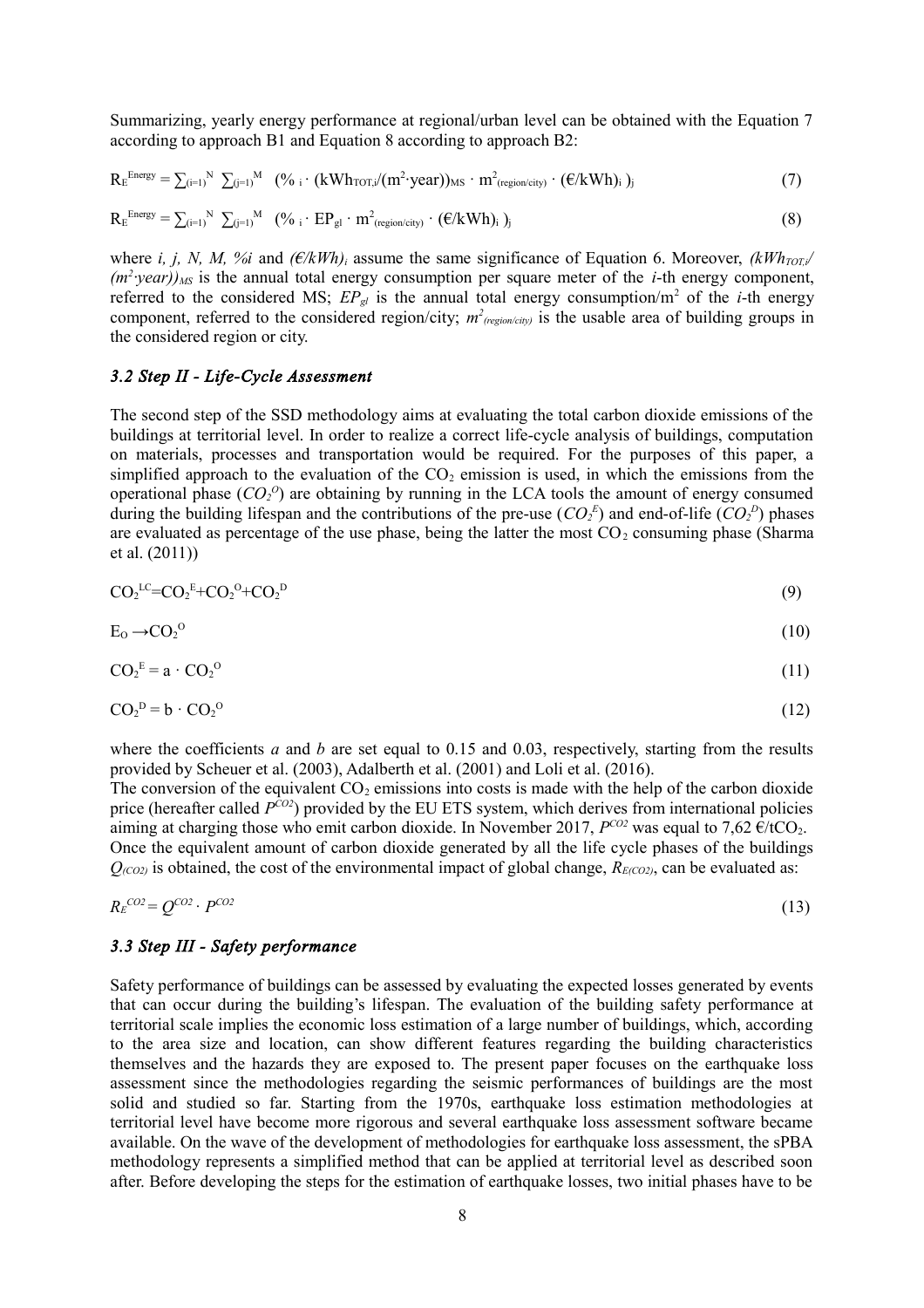developed: the collection of data referred to the buildings exposed to the considered hazards and the classification of the buildings themselves into groups having similar structural and non-structural characteristics.

#### *3.3.1 Data gathering*

In order to apply the Sustainable Structural Design (SSD) at territorial scale, the existing building stock exposed to natural hazards and environmental risks has to be analyzed. Several techniques for data gathering are available: remote sensing systems, census survey and field survey, having increasing accuracy and resource-consumption. In Italy, an ongoing field survey of all the existing buildings, the CARTIS Project, founded by Italian Civil Protection, (Presidenza del Consiglio dei Ministri (2014)) is collecting all the relevant building characteristics at Municipality level. The project aims at investigating the national building stock for the identification of local construction characteristics. CARTIS survey is carried out by means of a CARTIS form, which is divided into four sections: Section 0, for the Municipal and Compartment identification; Section 1, for the typological identification of each considered Compartment; Section 2, for the identification of the generic characteristics of the Compartment typology; Section 3, for the structural characterization of the buildings.

## *3.3.2 Building stock classification*

When the building stock information is gathered, the building groups having similar characteristics, that means they will very likely show similar damages/losses, have to be tagged with a territorially homogeneous label. Many building stock classifications have been developed in relatively recent years: EMS98 (Gruenthal, 1998), Jaiswal and Wald (2008), RISK-UE classification (Mourouxand Le Brun, 2006), HAZUS classification (FEMA, 1992), Giovinazzi (2005), and others.

Building stock taxonomy defined for the SYNER-G Project (Hancilar et al., 2013), a European collaborative research project funded by European Commission  $(7<sup>th</sup>$  Framework Program), is ideal for the SSD methodology because it allows more information to better model the building stock to be collected. According to SYNER-G taxonomy, the building typology can be defined using the label put in the brackets for each parameter within a given category and following the order of the categories and classifications. For example, a building can be labeled as MRF/C-RC/X/X/RI-FB-H%/ND/R-RC/X/L-2/NC; which means this building is a moment resisting frame (MRF), in reinforced concrete (C-RC) with regular external infill panels in brick with a high percentages of voids (RI-FB-H%), with non-ductile design details (ND), with rigid reinforced concrete floor (R-RC), low-rise, 2 storeys (L-2), not designed to a seismic code (NC). This taxonomy permits other categories and sub-categories to be easily added, in order to take into account all the different kinds of European buildings.

Starting from a CARTIS-like field survey, the buildings can be classified according to the SYNER-G taxonomy. Once the building stock assessment is performed and the exposed buildings are classified into groups having similar characteristics, the evaluation of the expected losses can be achieved for each building group.

#### *3.3.3 Expected earthquake losses evaluation*

Expected earthquake losses evaluation is performed by following five steps: definition of limit states, definition of probability of exceedance, estimation of repair/replacement costs, estimation of expected losses for each limit state and estimation of total losses. The evaluation of the structural performance of buildings is necessary linked to the definition of the limit states. Four limit states (LS) are introduced for describing the building performances related to seismic actions: LS1 corresponds to slight damage of the building; LS2 to damage at non-structural elements; LS3 to heavy damage (serious damages and collapse of the non-structural elements and significant damages to structural elements); LS4 corresponds to near collapse (serious damages and collapse of the non-structural elements and very serious damages to structural elements). After defining the limit states, the probability that an event causing the over-mentioned damages for each limit state occurs during the building reference period has to be assessed. The probability of exceedance for each limit state can be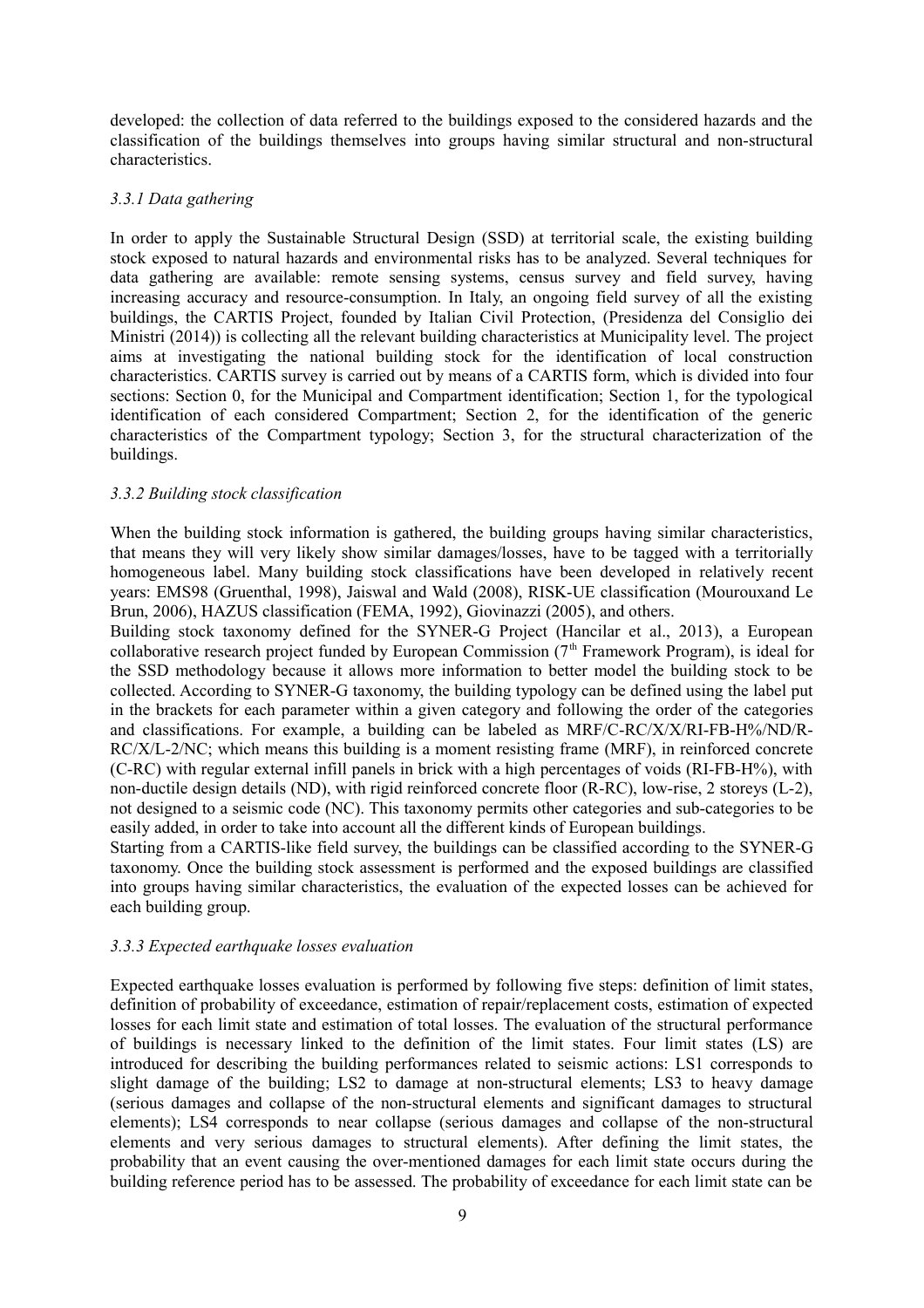derived by national technical codes. Considering the Italian Technical Code for Structures (2009), the probabilities of exceedance during building reference period  $(P_{VR})$  equal to: 81% for Operability Limit State; 63% for Damage Limit State; 10% for Life Safety Limit State and 5% for Collapse Limit State.

The evaluation of repair/replacement costs after an earthquake is an ongoing research topic. Several approaches have been developed so far; among the others, one could mention: (a) the assessment based on surveys on existing post-earthquake costs data and (b) the analytical assessment according to the sPBA procedure, described by Negro and Mola (2015).

An example of the costs evaluation according to the approach (a) is herein presented. The example is based on the data gathered after L'Aquila earthquake, occurred in Italy in 2009, by the emergency chain ReLuis-CINEAS-FINTECNA, published in the "Libro Bianco" (Bertani et al. (2015)). The book presents the costs related to the rehabilitation of 2245 Reinforced Concrete buildings and 1256 Masonry buildings, classified according to the usability classes, defined by the usability form, called AeDES (Presidenza del Consiglio dei Ministri (2009)). Buildings subjected to earthquakes need to be classified in one of the following usability classes by AeDES:

A) the building is functional and usable;

B) the building is temporarily not usable, but it can reach the usability with small interventions;

C) the building is partially not usable);

D) the building is considered not usable, but a more in-deep examination is needed);

E) the building is not usable;

F) the building is not usable because of external risks.

The usability classes can be correlated to the limit states as follows: Usability Class "A" to LS1; Usability Class "B-C" to LS2; Usability Class "E" to LS3; "Demolition and Reconstruction" to LS4. Libro Bianco reports the repair/reinforcement costs related to the AeDES Usability Classes and some of the building features, as structural materials, age of construction and number of floors (e.g. 269.18€/m<sup>2</sup> for R.C. buildings, built in 1946-1961, classified as B-C). For LS1, corresponding to usability class "A", no data from techno-economic analysis of L'Aquila earthquake are available. For this class, market information about small repair activities can be used.

The expected losses for each limit state can be estimated by using the following expression:

$$
L_i = C_i \cdot (P_i - P_{(i+1)}) \tag{14}
$$

being  $L_i$  the expected earthquake economic losses related to the *i*-th limit state;  $C_i$  the repair/replacement costs of the considered building related to the *i*-th limit state;  $P_i$  and  $P_{i+1}$  the probabilities of exceeding, respectively, the *i*-th and the *i+1*-th limit state.

Finally, the total earthquake expected losses, related to the whole lifespan of the building, can be evaluated as the sum of the expected losses for each limit state:

$$
L = \sum_{i=1}^{\infty} \left[ C_i \cdot (P_i - P_{(i+1)}) \right] \tag{15}
$$

#### *3.3.4 Initial costs*

The building initial costs can be evaluated by means of the market information provided by each Member State. Italian Chamber of Commerce and the Construction Contractors Associations give the price list of the construction typologies, for each building use, providing the  $\epsilon/m^2$  value of a benchmark building. Therefore, initial costs can be evaluated as the product of  $\epsilon/m^2$  of the building typology and the floor area of the building.

Finally, the total cost for structural performance assessment,  $C_{TOT}$  is evaluated with Equation 4.

#### *3.4 Global assessment parameter*

As for building level, the global assessment parameter,  $R_{SD}$  can be evaluated with Equation 5.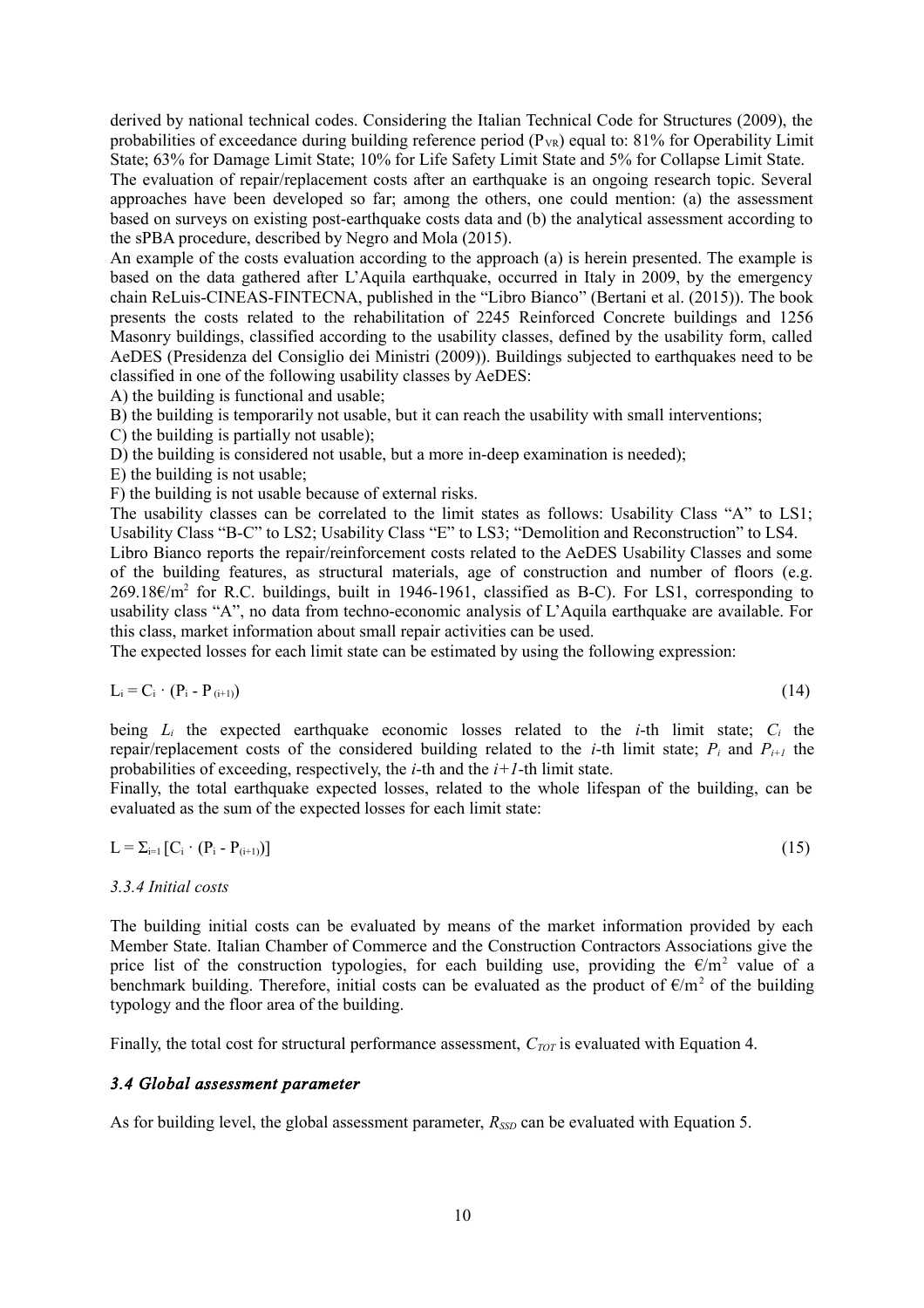## 4. CONCLUSIONS

The study herein performed moves from the sustainable structural design (SSD) methodology, an efficient and solid methodology aiming at guiding the sustainable construction sector toward a multiperformance approach, which jointly considers environmental and safety issues.

The described study demonstrates that SSD methodology is applicable at territorial level. A framework to extend SSD at national/regional/urban level has been presented by developing the four steps of the method itself. In the first step, the energy consumptions of buildings have been analyzed considering two different approaches and data sources: (i) international and European energy databases and (ii) energy performance certificates. Moreover, a study on the available usable floor area of buildings has been conducted, whereas some energy data are provided as energy consumption per square meter. In the second step, life-cycle assessment of buildings is performed by using the data provided by the first step and the percentage values provided by the research community; thus, equivalent carbon dioxide emissions of groups of buildings are evaluated. Third step aims at the evaluation of safety performance of buildings, and seismic safety is taken as an example. The economic losses, due to hazard events, and the initial costs of buildings are calculated. The Buildings data gathering and the classification are essential to perform safety assessment, in order to treat groups of building having similar characteristics as a single building. Loss assessment is then performed on the basis of the performance-based assessment methodology and using repair/replacement costs provided by existing post-earthquake costs data. The fourth and last step consists in the assembly of the results provided by previous steps, to evaluate the global assessment parameter which collects in a single economic value all the environmental and the safety issues of buildings.

SSD methodology, if applied to small and big areas, could be a solid methodology for supporting the administrations in addressing the policy projects on the territory.

Nevertheless, the study herein presented has highlighted some critical aspects related to the methodological development. Firstly, no sound data on national and regional usable floor area of buildings are available, resulting in a difficult evaluation of energy consumption. A study on prices of all the energy components should be conducted in order to provide a more complete value of energy performance parameters. Moreover, a field survey on buildings at regional/urban level is necessary in order to treat groups of buildings having similar characteristics as single building; the field survey should be finalized with the grouping of buildings having same label and according to Syner-G taxonomy. Another aspect to be considered is the necessity of collecting techno-economic studies regarding repair/replacement costs from worldwide-occurred earthquakes. Finally, a pilot study should be conducted as application of the SSD Methodology at urban, regional and national levels, in order to show the potential of the methodology.

# 5. REFERENCES

Adalberth K., Almgren A., Petersen EH. (2001). Life cycle assessment of four multi-family buildings. *International Journal of Low Energy and Sustainable Buildings*, 2, pp. 1–21.

Bertani A., Cordasco E., De Martino G., Di Ludovico M., Di Pasquale G., Dolce M., Fico R., Frascadore R., Longo A., Manfredi G., Masini G., Moroni C., Prota A., Severino M. (2015). Libro bianco sulla ricostruzione privata fuori dai centri storici nei comuni colpiti dal sisma dell'Abruzzo il 6 aprile 2009. ReLUIS, FINTECNA, CINEAS (in italian).

Economidou M., Laustsen J., Ruyssevelt P., Staniszek D., Strong D., Zinetti S. (2011). Europe's Buildings Under the Microscope — A Country-by-country Review of the Energy Performance of Buildings. *Buildings Performance Institute Europe (BPIE)*

EN 15978:2011. Sustainability of construction works - Assessment of environmental performance of buildings - Calculation method.

EU (2010), Directive 2010/31/EU of 19 May 2010 on the energy performance of buildings.

EU ETS (2017). EU Emissions Trading System [http://ec.europa.eu/clima/policies/ets/index\\_en.htm.](http://ec.europa.eu/clima/policies/ets/index_en.htm)

European Commission (2013). Energy-efficient buildings - Multi-annual roadmap for the contractual PPP under